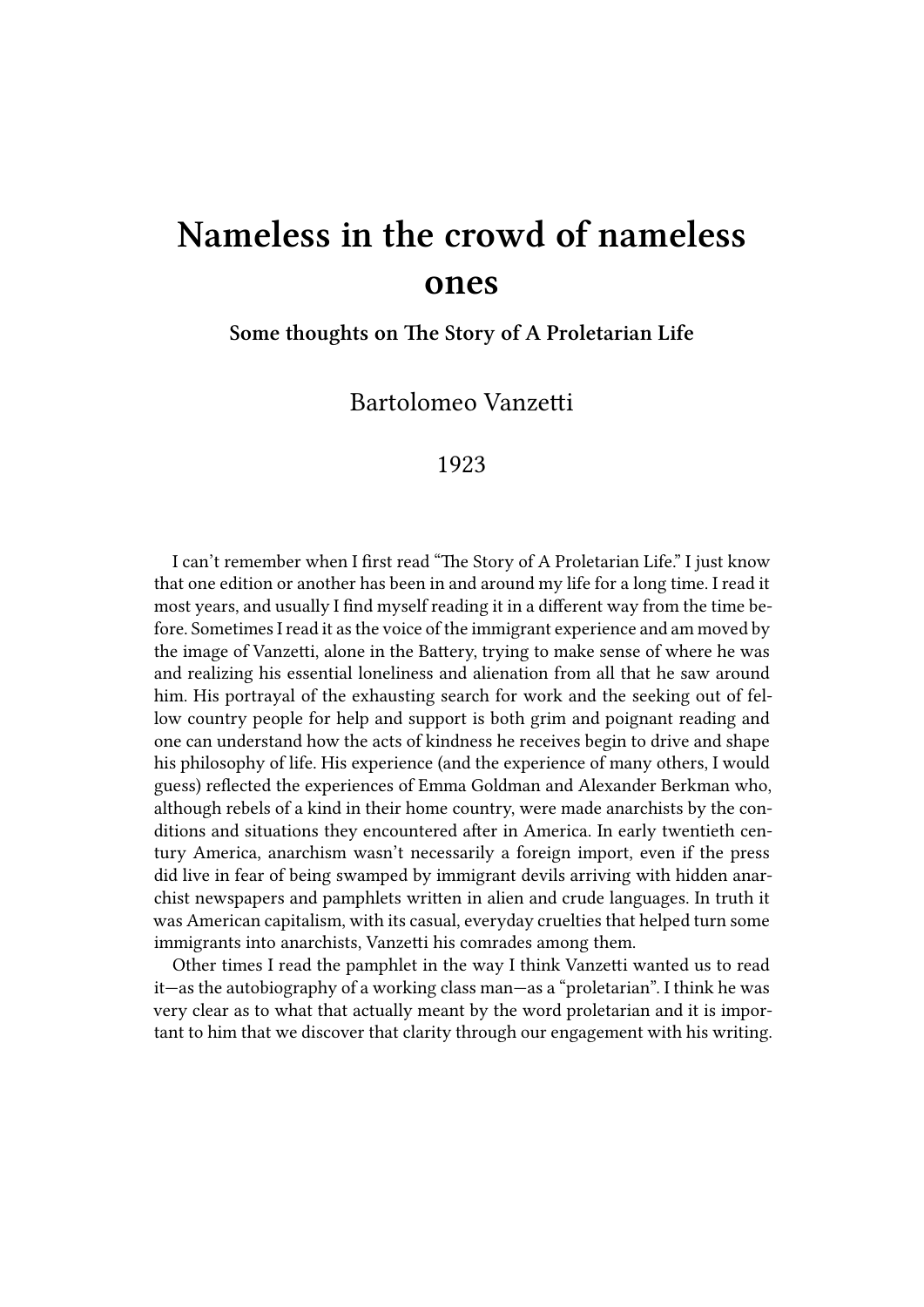He wanted us to understand in concrete terms what it meant to be working class. In The Story of a Proletarian Life we read of the physical cruelties of his working life in Italy, a life that led to his contracting pleurisy; while his work experiences in America are no better. He endures hard, brutal labour in unbearable conditions that leave him exhausted and ill at the end of each working day. We need to be acutely aware when we read this section; the words on the page convey the smells, the aches, the exhaustion, and the mental misery that lie behind them and it would be inexcusable if we did not reflect on the life he is trying to describe. I sense he saw this as the most important section of his text and was trying to guide us into a foreign place; one few of us have any understanding of. Simply put, the experience he describes is the existence that constituted the living, everyday reality for many immigrant and poor working class communities torn between unskilled and skilled labour. It shaped who Vanzetti was and until we realize that I rather think we cannot even begin to understand him or the ideas that gestated from the economic and emotional situation he found himself in. Such a reading of his writing leaves us astonished as to how he and others could maintain their dignity and sense of self in the world they had to inhabit. The twenty four or so pages that detail his experience of both finding and enduring work can stand with the very best of working class autobiography. Concise, detailed, and passionate they still somehow ensure that we never lose sight of Vanzetti the human being amidst all the squalor and viciousness that made up his day-to-day existence, just as he never did. He was more than that. As he wrote " I learned that class-consciousness was not a phrase invented by propagandists, but was a real, vital force, and that those who felt its significance were no longer beasts of burden, but were human beings." (18)

What has always fascinated me, though, is the idea of Vanzetti as a self-educated man, as an autodidact, and what that meant with regard to his anarchism. Time and time again I go back to his chapter "My Intellectual Life and Creed." I know, I think, why this chapter fascinates me and, perhaps, other anarchists of my generation. When I was growing up I met many self-educated working class men and women. They were everywhere in the community I lived in. They had left school at 13 or so, often having shown some promise there, because economic necessity had driven them to work. This was especially so in the case of women like my mother, never without a book in her hand, who left school early to work in a factory wrapping boiled sweets. Their learning had never followed the accepted trajectory of a university or "higher" education, that sense of order, shape and chronology that formed what we might call intellectual knowledge. Instead their intellectual life could be described as messy and contradictory, sometimes confrontational and often consisting of patterns that they had picked out for themselves from what they had read. Proscribed by what they could find in libraries, afford to buy, or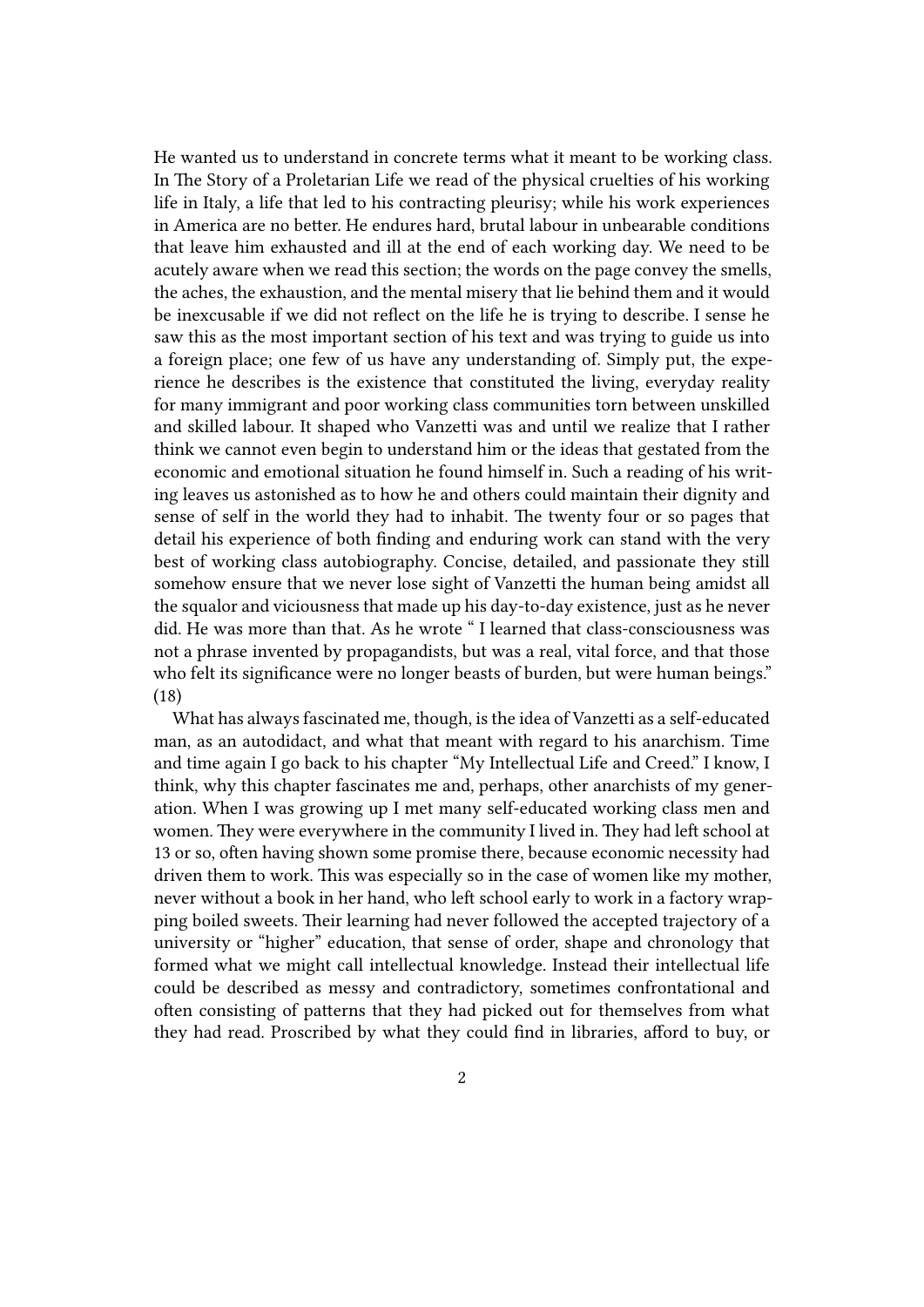could borrow from friends, they became autonomous learners in charge of their own education. They always recognized the "literary canon" and had, sometimes, a rather exaggerated respect for it. That said they brought their own frame of reference to the classics. I can remember sitting in a pub listening to two old miners tell me that Sir Walter Scott's "Ivanhoe" was a radical novel because they read it as an exercise in solidarity and anti-racism. Others felt the same about those awful novels of the English public school, (The Bounder of Greyfriars, that sort of thing) which they saw as friends together against the world, and authority in general, rather than the classist, racist novels that many critics felt they actually were. Sometimes these readers did meet in small groups to talk about what they were reading. Mostly though it was, I think, a rather solitary and lonely business. Some of these people were in the English anarchist movement when I joined all those years ago. Like many working class autodidacts they saw learning in unique and individual patterns that cut across all sorts of disciplines and genres, informing both how they saw anarchism, and their relationships with other anarchists not from their background.

It was like that for Vanzetti. He very carefully lists what he was reading after his arrival in America. There are the usual anarchist suspects as well as Marx, Darwin, and Spencer. I imagine him, in his room after, or before work, poring over Renan's Life of Jesus a popular (and it has to be said, rather turgid) mainstay of late nineteenth and early twentieth century freethought, and re-affirming his antipathy to religious belief. We sense his coming to terms with history and discovering it's cycles and movements from Greece and Rome onwards and his belief that only now was humanity leaving the prehistoric age -indeed "human history has not yet begun". Of course there was also "literature"—Hugo, Tolstoy, Zola, poetry and, above all, The Divine Comedy. One senses that the latter was as much an influence on him as any anarchist writing that came his way. All of it, all this reading shaped, cemented, and challenged his ideas. The words of these writers struck a chord, crystallized what he was already sensing and made him aware of the beauty that could be found in the way words related to each other. Literature provided a balm to the exhaustion of his everyday life and lit up the world around him with a hope that was tangible. Waiting for him was anarchism and a movement that celebrated worker's culture and literacy, containing comrades who had a shared understanding of the dignity of life that he recognized and related to and helped him read, what he called, "The Book of Life; that is the Book of Books! All the others merely teach how to read this one." (29)

Through The Story of a Proletarian Life we can trace what contributed to Vanzetti's embrace of the "ideal', the pursuit of which made his life worth living. Given his circumstances when he wrote this pamphlet it is understandable that he does not mention some matters, but we should remind ourselves of a few things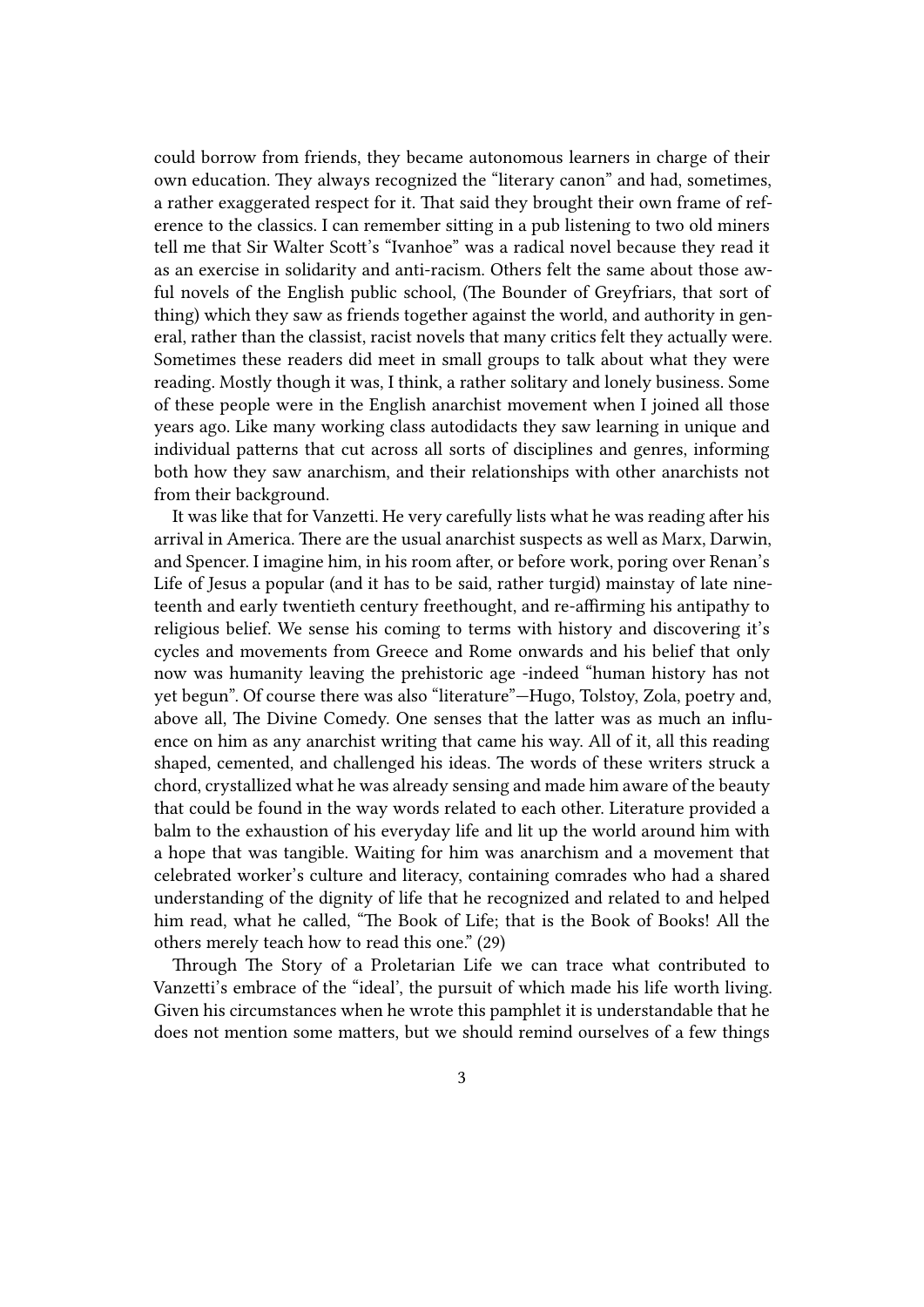about the anarchist world he moved in. His anarchist context, if you will. Vanzetti was a committed and passionate anarchist communist whose anarchism meant a permanent contestation. Influenced by the ideas of writers such as Luigi Galleani, Peter Kropotkin, and Max Stirner, and re-inforced by their affinity with each other, some of Vanzetti's comrades, using any weapons they could, had been at war with the American government since the summer of 1914. Theirs (and his) was an anarchism that combined a fierce belief in the right of the individual to fight back and resist any "invasion" of his or her freedom and individuality, combined with a practical recognition of mutual aid and support: from each according to their ability; to each according to their need. Their anarchism was atheistic, opposed to any form of conciliation with capitalism, all embracing, and passionate in a way that might make some of us uneasy. Galleani's writings in the paper he edited, Cronaca Sovversiva, constantly celebrated individuals and groups who had carried out attacks on the rich and powerful. He lauded those men and women who had fought back by refusing to be acquiescent to the economic, physical and mental cruelty he defined as characteristic of both authoritarian and " democratic" states. This paper was critical in developing Vanzetti's appreciation of how anarchists should be; how they should carry themselves in a world that saw them as the enemy. That said, we do need to be careful though when we talk about influences and how they work. We can't say a paper said that so they did this. That's a convenience of approach that belongs in the archive and nowhere else. Processes of thinking went on, experiences in life were considered and a constant assessment of words was taking place, even if the words of anarchism resonated with them like only a few other words had ever resonated in their lives. A did not necessarily lead to B without often pulling in F, Q, and S. If anarchism was the end of their journey we need to know far more about their intellectual, economic, and emotional journeys before we make too many casual or sweeping statements about any comrades's relationship with it, never mind the relationship between reading and action. We should also remember it wasn't just Galleani doing the writing. In some cases it was working class and "uneducated" writers striving to find the right words to describe the elation and possibilities that were inherent in the struggle for the attainment of anarchy. If anarchy was to be new and original and startlingly wonderful what words could they find to express these hopes, dreams, and potential possibilities? Inevitably they drew on their experiences with what we might call the literary canon and, as a result, their writings are often awkward, ungainly, hyperbolic and hauntingly beautiful, often all at the same time.

We also know that this anarchism offered an alternative cultural life that appealed to the self-educated militant. One in which they could play an integral part. Drama performances, picnics and musical concerts proliferated , all put on by the anarchists themselves and seen as integral to the pursuit of the ideal and the pro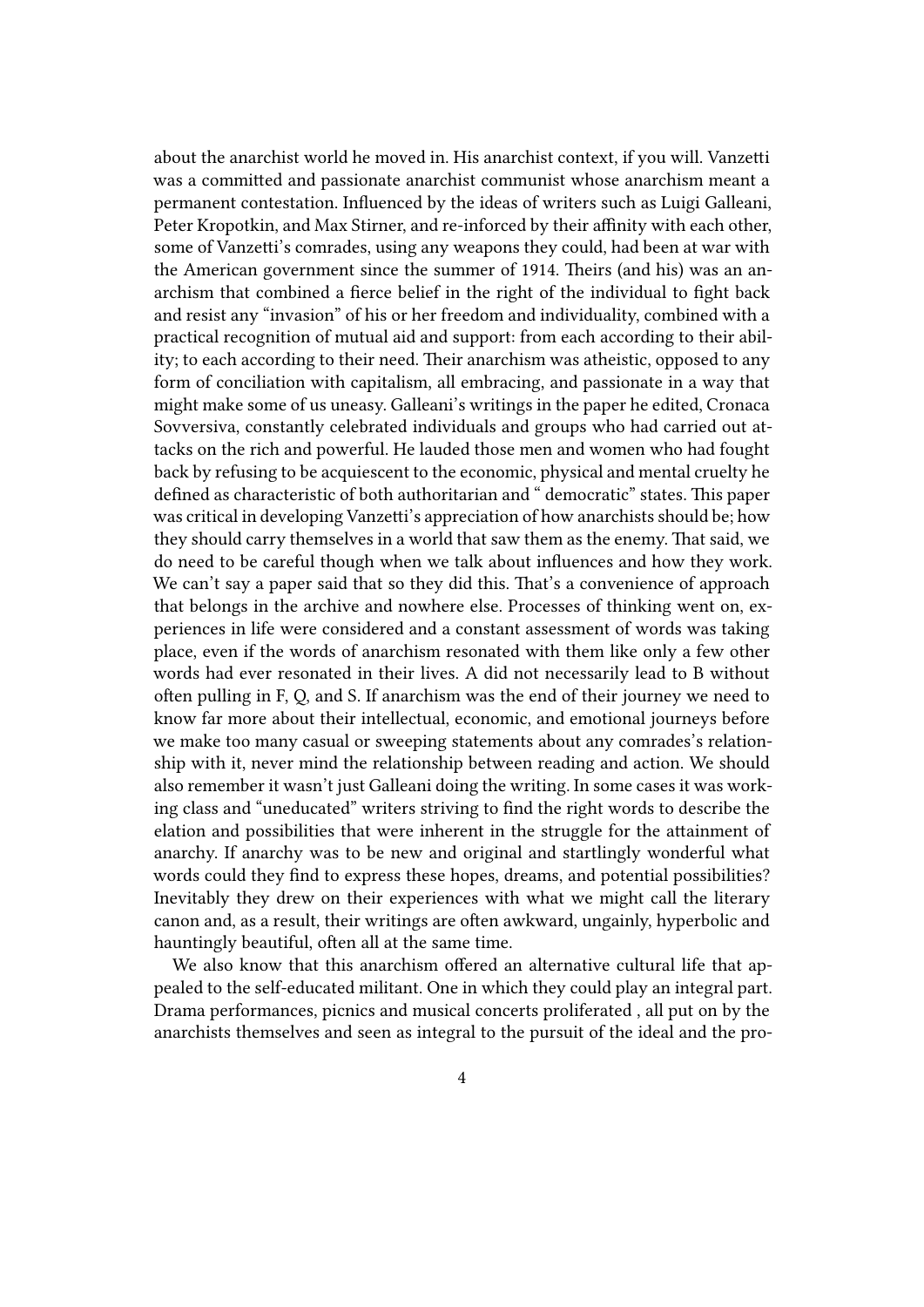motion of worker culture. Vanzetti and his comrades embraced all of this with a passion. Watching a play by Gori, listening to arias and folksongs , reading novels and poetry, talking and learning, all became part of the fabric of anarchism and, we might suggest , this anarchism became for Vanzetti, as much intuition and feeling as it was intellect.

We are entering awkward territory here. For so long we have seen Vanzetti as a victim, as the innocent man executed by the American state alongside his comrade, Nicola Sacco. He has been characterized as a simple working man with a devoted, if rather awkward belief system. This pamphlet shows us that those images will not do. He was a complex man, driven by a fierce morality. He reflected deeply on the world around him and was clearly aware of the power and possibility of language and its relationship to literature, ideas and action. His writing traces the journey that led him from Italy to the prison cell where he awaits execution, but it does much more. As well as describing to us just what proletarian could mean, it presents us with an anarchism that we cannot fully trace in anyone's writings or in any newspaper. This is an anarchism that is equally based upon emotion and intuition as it is on any theoretical writing. It's a fierce, uninhibited ideal, centred on the assertion of dignity in the face of appalling economic and emotional oppression. It maintained Vanzetti's dignity in the face of the most disgusting living and working conditions that capitalist America threw at him. Knowing this we would do well to remember that the anarchist communism of the Galleanisti was aimed not just at the solid and hardworking man of Kropotkin's " Appeal to the Young" or Morris' " New From Nowhere" but rather to the outsiders; those men and women at the very edge of capitalist life, living and working in a grim squalor we cannot imagine. Those people who were the very lumpenproletariat that Bakunin appealed to in some his writings.

Of course they are people that anarchism has very little contact with nowadays. It has little, regular relationship with the multitudes of desperate poor, and, in truth, the working class self-educated men and women who Vanzetti and his comrades were typical of are, for the most part, people of the past. Both of these realities mean we may have lost something very precious from our ranks—something that made anarchism richer and more complex. Anarchism, once, was able to re-enforce the dignity and self-perception of outsiders like Vanzetti and we should realize that any state that threatened that dignity had to bear the consequences. Vanzetti and others like him had not much else to lose except their own sense of worth. If they couldn't choose their battles they would not run away from one. They would fight rather than surrender who they were or deny the hope that anarchism gave them.

So, after all those years I mull over the words of this man whose pamphlet has played no small part in my own life. If I became confused on some readings, uncertain or contradictory, I have never really worried. I feel pretty sure that he wouldn't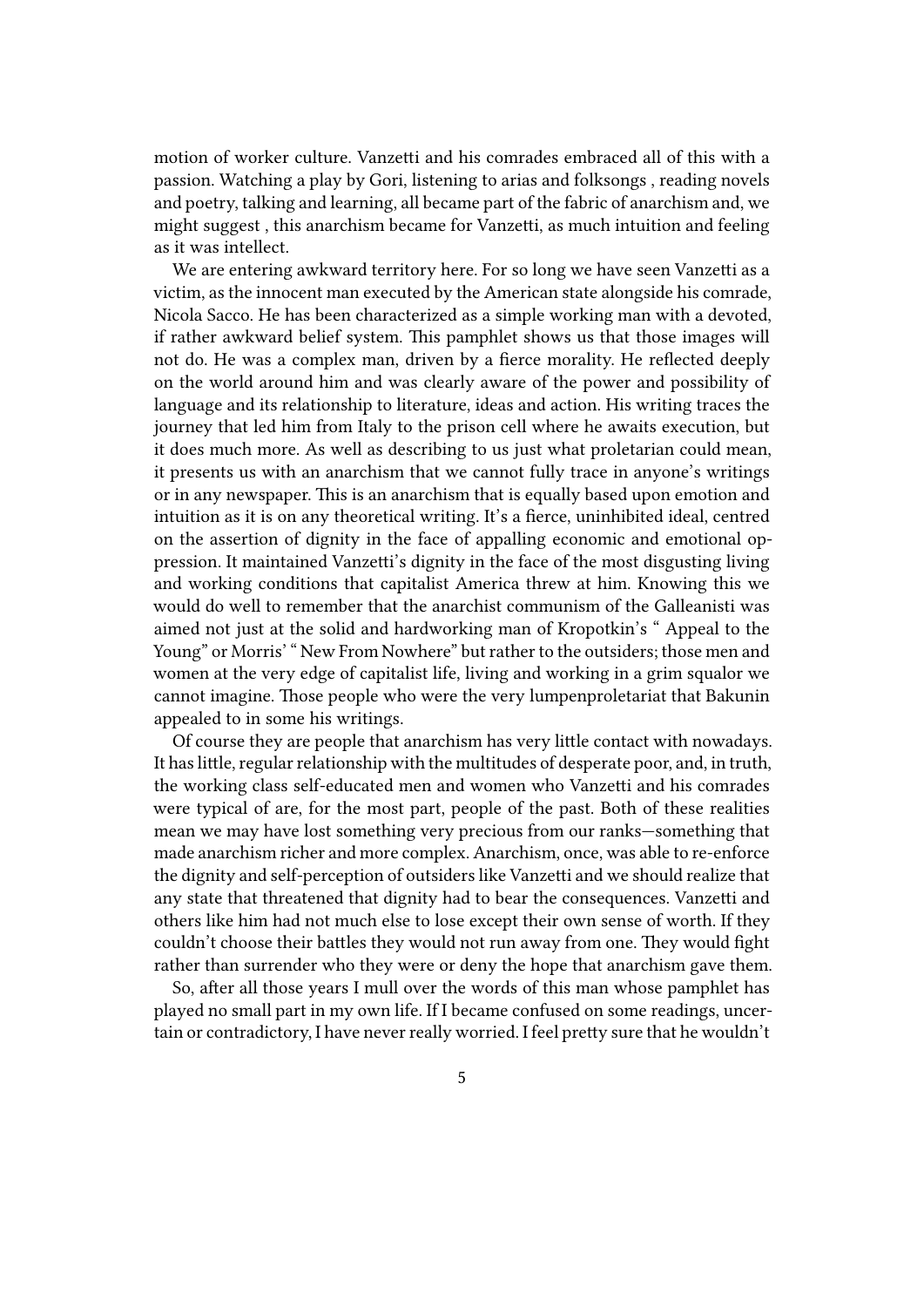mind. Life for him was thinking, questioning, and always tangling one self up with words and meanings, never forgetting they are worthless without the emotions they stir in us. Ninety-one years on and Vanzetti still has much to offer me. I am thankful I have had the chance to read him and I am thankful to him for his words that have always encouraged me to think, question and act.

I am and will be until the last instant (unless I should discover that I am in error) an anarchist-communist, because I believe that communism is the most humane form of social contract, because I know that only in liberty can man rise, become noble, and complete.

From: imminent rebellion #13: http://www.rebelpress.org.nz/publications.